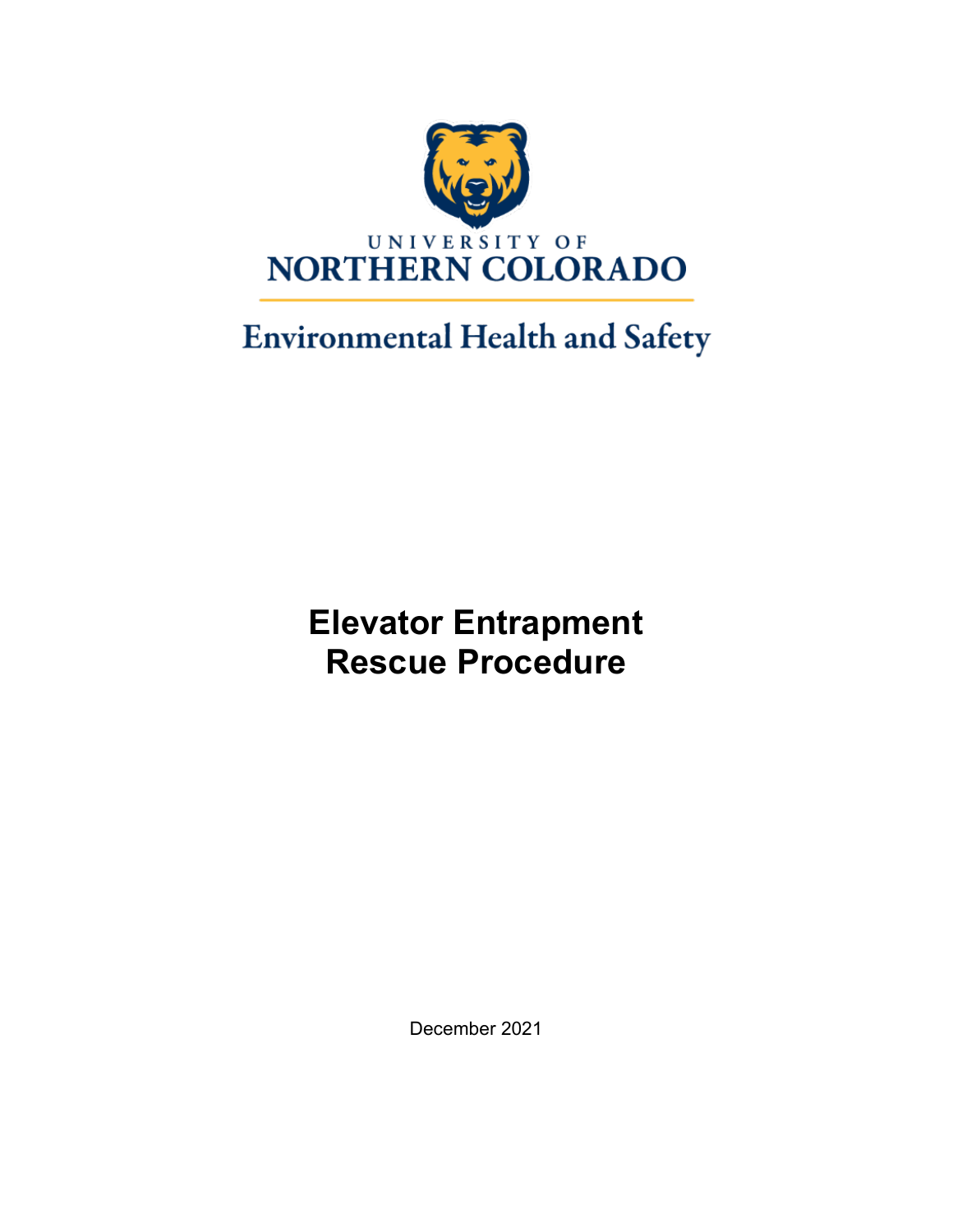

## **Environmental Health and Safety**

## **Elevator Entrapment Rescue Procedure**

# *TABLE of CONTENTS*

- I. Purpose
- II. Elevator Entrapment Rescue Procedure
	- During Normal Business Hours
	- During Off-Hours
- III. Elevator After Entrapment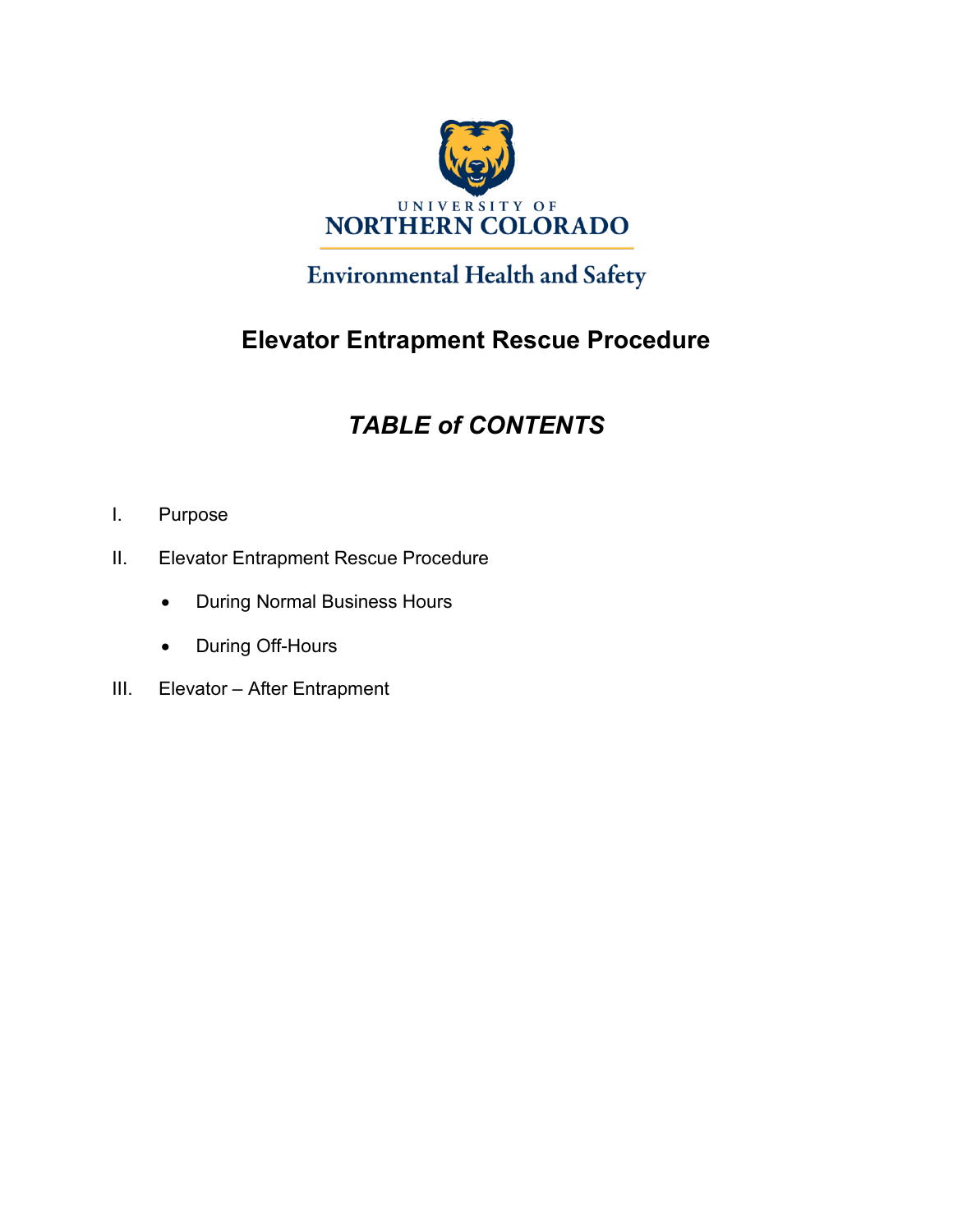

### **Environmental Health and Safety**

### **Elevator Entrapment Rescue Procedure**

### **I. Purpose**

This procedure is to assist in providing a safe, effective rescue of trapped individuals from an elevator car throughout the University of Northern Colorado.

### **II. Elevator Entrapment Rescue Procedure**

In case an elevator entrapment occurs, the following procedure should be followed:

- 1. All University elevators are equipped with an emergency phone. These phones automatically call UNC Police Communication Center when an individual picks up the receiver or pushes the emergency button in the elevator car.
- 2. When UNCPD receives a call of an elevator entrapment, the following should occur:

### **During Normal Business Hours (M-F 7:30 am – 5 pm)**

- UNC Police Communication shall contact Facilities Management Service Center and request the contracted elevator company respond to the entrapped elevator
- UNC Police Communication shall attempt to call the Building Coordinator or the Residence Hall front desk (if a Residence Hall) and inform them of the entrapment.
- Facilities Management shall contact the contracted elevator company. If:
	- $\circ$  The elevator company can respond within 30 minutes they shall proceed
	- $\circ$  The elevator company response is greater than 30 minutes; Facilities Management shall call UNCPD Communication and request the Fire Department to respond to the entrapment.